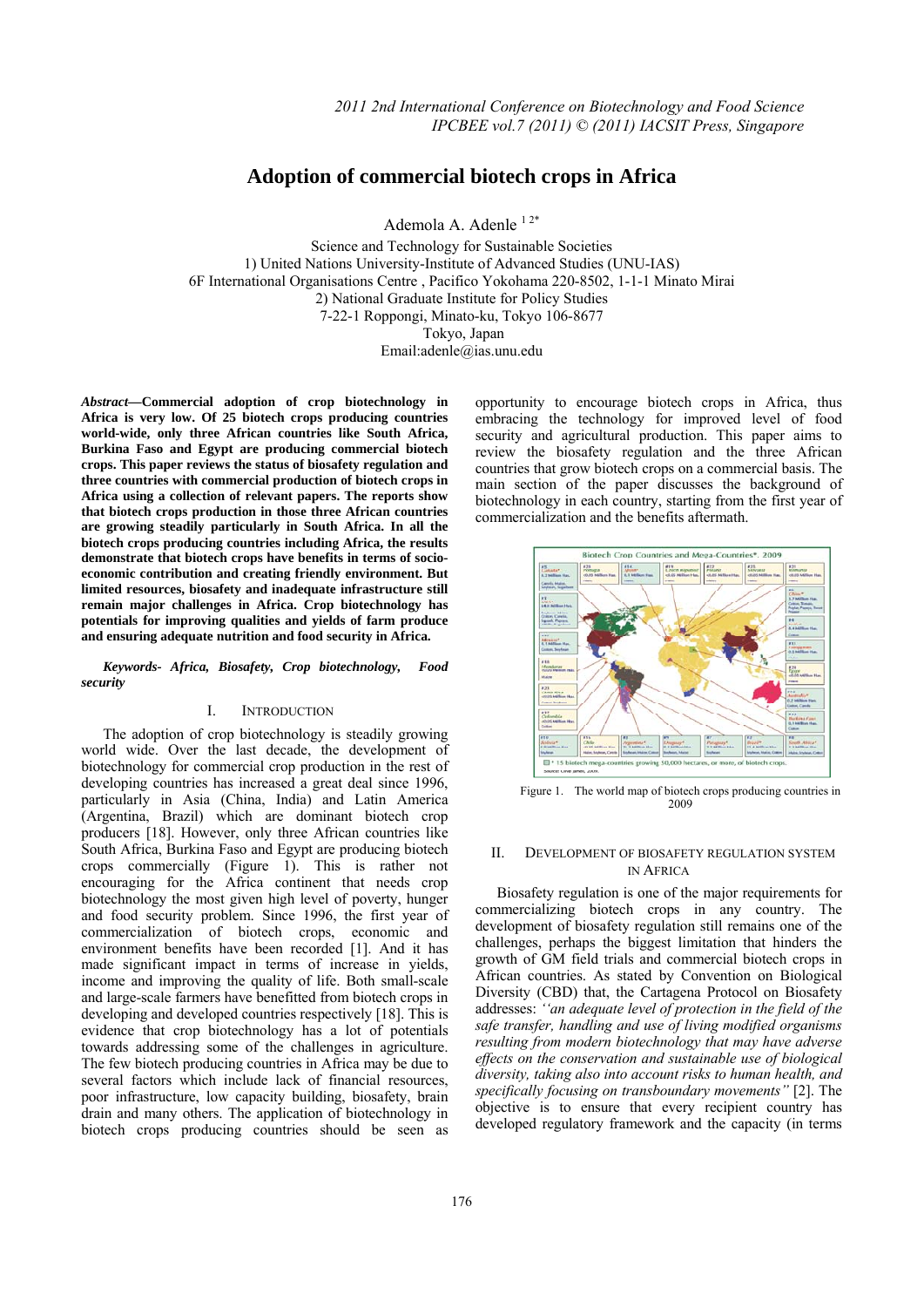of people, expertise and technology) to undertake full risk assessment with respect to the development and the use of genetically modified organisms (GMOs).

Most African countries are signatory to Cartagena Biosafety Protocol, which is indicated and interpreted as every member state of African country recognises the need for agricultural biosafety as stipulated in Cartagena Protocol. A larger percentage of these countries are still in the process of establishing their biosafety systems, which is a serious concern due to ambiguous handling process of biosafety matter. The Global Environment Facility of the United Nations Development Program (UNEP/GEF) and some other initiatives support the development of functional National Biosafety Frameworks (NBFs) in an effort to establish biosafety system in African countries by providing all the necessary guidance and capacity building. Due to slow progress in establishing biosafety system, UNEP/GEF initiatives are working with African Governments to ensure the following four key components of the NBFs are developed and implemented as stated: 1) national policy on biotechnology; 2) an evaluation for regulatory implementation of policy on biotechnology and biosafety; 3) qualified personnel and expertise, appropriate technology to develop and implement biosafety system; 4) a platform for participatory approach on biosafety decision-making.

The framework highlights important points on developing biosafety systems from a comprehensive plan for effective implementation of policy that will ensure safe application of GMOs for confined field trials and commercial release in developing countries. The stages of developments of NBFs vary from country to country in Africa. Currently, only 11 African countries (Kenya, Zimbabwe, South Africa, Togo and Tunisia Algeria, Egypt, Sudan, Burkina Faso, Mali, Mauritius) have developed their NBFs and 12 countries (Ethiopia, Madagascar, Senegal, Ghana, Nigeria, Namibia, Zambia, Tanzania, Mozambique, Uganda, Rwanda and Malawi) have interim NBFs and other African countries belong to the group of work-in-progress stage or no NBFs [21]. Based on the information provided on the development of NBFs, it shows that most countries lack clarity on policy or political matter coupled with ineffective planning on biosafety system [22; 23]. Therefore, more effort is required on the part of African Governments towards developing functional and effective framework. Although, African governments under the umbrella of African Union (AU), and Africa Panel on Biotechnology (APB) that emerged from this union are working together with other biosafety initiatives by fostering economic integration through capacity building to harness and govern modern biotechnology in Africa [19]

# III. STATUS OF BIOTECH CROPS AND ITS COMMERCIALISATION IN AFRICA

# *A. SOUTH AFRICA*

South Africa is the first Africa country to draft Genetically Modified Organism Act 1997 (GMO Act) for full risk assessment and to address biosafety issues about the

concerns on biotech crops before commercial introduction. South Africa is arguably the best country on Africa continent with most sophisticated biotechnology programme. The South African Government established National Biotechnology Strategy in 2001, a policy framework that is responsible for funding, regulatory and legal issues and human resource development. In addition, South African Government initiated a programme that supports the establishment of biotechnology regional innovation centres (BRICs) which serves as embodiment for growth and advancement of biotechnology platforms with an initial commitment of R450 millions (US\$75 million) to finance the project [3]. Further to this effort, a National Bioinformatics Network (NBN) was established to facilitate capacity building and expertise in bioinformatics in the country. Other various organizations and programmes with cross-sectional collaborations have been setup for rapid growth and expansion of biotechnology, and to ensure safe biotech products in the country and beyond [3].

South Africa is the first country in Africa continent to produce biotech crops commercially and ranked the eighth largest producer of biotech crops in the world [18] (Figure 1). It has consistently remained top ten of 25 biotech crops producing countries over the last ten years. The first 22 field trials of biotech crops were conducted in 1990 which was equivalent to 90% of trials in Africa and continued until the year of commercialization. South Africa joined the countries that produce biotech crops on commercial scale for the first time in 1998 with half of the field trials conducted on combined *Bt* cotton (approximately 12,000 hectares), *Bt* maize (insect tolerance) and *Bt* maize (herbicide tolerance) [7]. The growth of biotech crops in 1999 was less than 1%, of global biotech area (39.9 million hectares) [8]. There was a significant increase of about 100,000 hectares of biotech crops in the country which was projected to be almost double production of combined biotech cotton and corn of global biotech area (44.2 million hectares) in the year 2000 [9]. For the period of 1999/2000, a total of 100,000 hectares of *Bt* cotton was planted by 1530 commercial farmers and 3000 small-scale farmers in North Province including the Free State and KwaZulu-Natal [6]. South Africa grew more than 100, 000 hectares of global biotech crops area (52.6 millions hectares) in 2001, the year an important historical milestone of more than 50 million hectares (approximately 125 million acres) was achieved [10]. In the same year 2001, a significant increase of *Bt* corn was reported and an approximately 225,000 hectares for combined area of biotech corn and cotton was expected. One percent of global biotech area (58.7 million hectares) was planted in South Africa with an increase of over 20% of biotech crops from 225,000 hectares in 2001 to 275,000 hectares in 2002 [11]. South Africa became the sixth principal country of biotech crop and planted a combined area of *Bt* maize, *Bt* soybean, *Bt*  cotton up to 0.4 million hectares of global biotech crop area (67.7 million hectares) in 2003 [12]. A significant increase of white maize growth (mostly used for food) from 6,000 hectares in 2001 to 84,000 hectares in 2003 was achieved. In 2004, South Africa planted 0.5 million hectares of global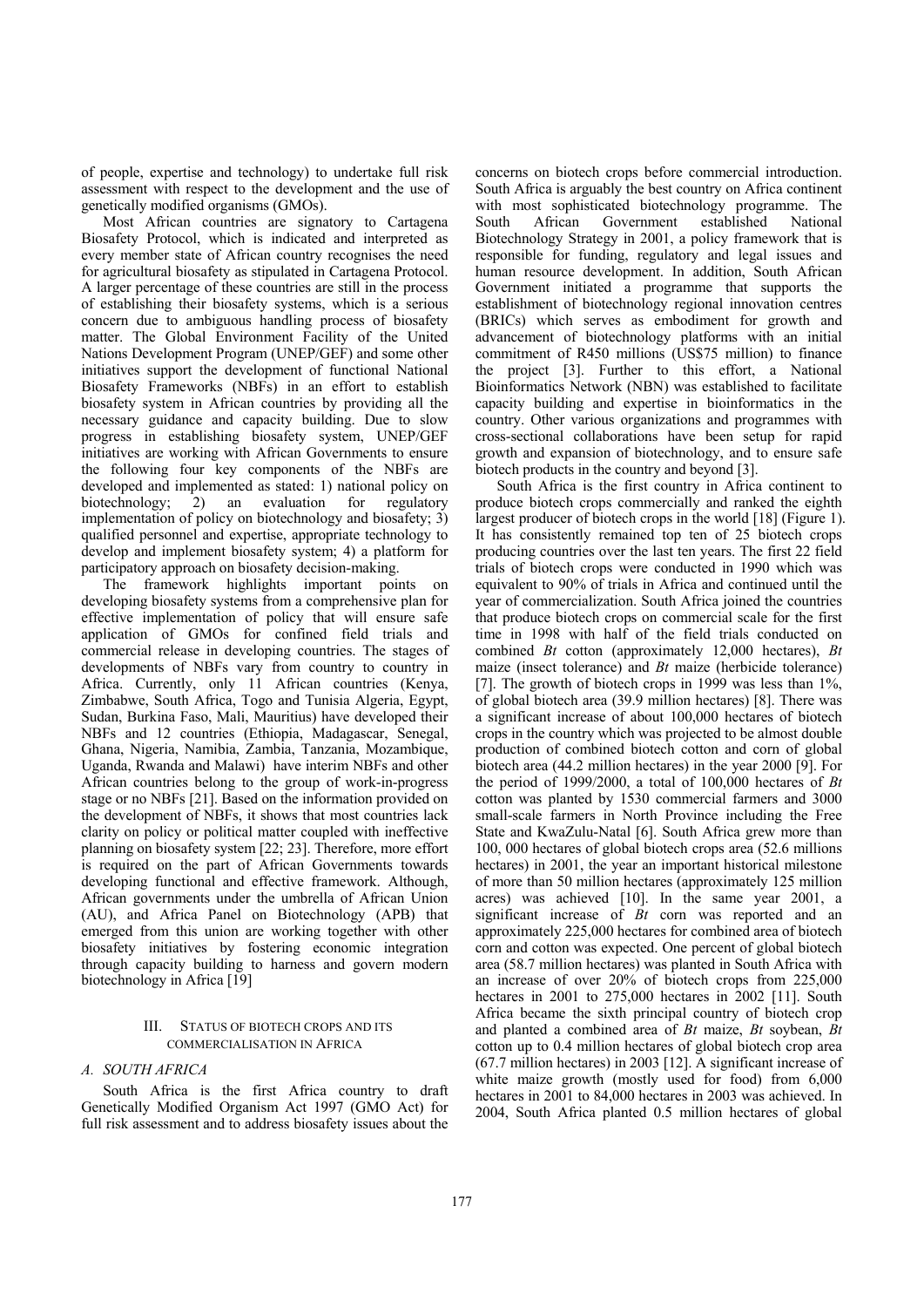biotech area (81 million hectares) for combined area of *Bt* maize, *Bt* soybean and *Bt* cotton [13].

The tenth year of commercialization was marked in 2005 and South Africa planted 0.5 million hectares of global biotech area (90 million hectares) with 25% increase in its combined area of *Bt* maize, *Bt* soybean and *Bt* cotton [14]. South Africa has one of the largest percentage increases of global biotech crops area (102 million hectares) at 180% from 0.5 million hectares in 2005 to 1.4 million hectares in 2006 [15]. It was reported that biotech crops represent 90% of cotton, 59% of soybean, 30.5% of yellow maize and 28.8% of white maize production in South Africa during this year [15; 25]. South Africa planted 1.8 million hectares of global biotech crop area (114.3 million hectares) and 1.8 million hectares of global biotech crop area (125 million hectares) in 2007 and 2008 respectively, with 29% increase in its combined area of *Bt* maize, *Bt* soybean and *Bt* cotton from 2006 [16; 17]. The total biotech crop area of 1.8 million hectare in 2008 was the same as  $2007$ , as a result of  $7\%$ reduction in total white maize area (from 1040,000 hectares in 2007 to 891,000 hectares in 2008). Of total area of 2.6 million hectares of white and yellow planted in 2008, 1.6 million hectares was biotech maize, equivalent to 62% of the total maize area, up from 57% in 2007. In 2008, total cultivation of soybean at 230,000 hectares was estimated to be significantly up from 2007 cultivation at 170,000 hectares as a result of high soybean import and reduction maize area. Of total cultivation area at 230,000 hectares, it was estimated that 184,000 hectares would be herbicide tolerant soybean, equivalent to 80% adoption rate in 2008 which was similar to adoption rate in 2007. The estimation of total cotton planted increased from 10,000 hectares in 2007 to 13,000 hectares in 2008, of which was 12, 000 hectares biotech cotton equivalent to 92% adoption rate . As one of the top eight countries of global biotech crops, South Africa reached 2.1 million hectares of global biotech crops area (134 million hectares) in 2009 with 17% increase from 2008 [18].

As a result of high yield and quality improvement of farm products with generation of better income through the application of biotechnology, farmers are embracing the technology. The majority of the farmers who are benefiting from this technology are resource-poor and small-scale farmers. When the farmers were asked the reasons for adopting biotech crops, in a case of *Bt* cotton, 58% attributed effective pest control as the main reason, 10% for higher yield, 20% for lesser labour requirements and 7% for reduced chemical costs, and no specific problem was raised with regards to using *Bt* cotton other than high cost of seed [24]. The economy of South Africa has benefited a great deal from adoption of biotechnology and it has been reported to have enhanced farm income from biotech maize, soybean and cotton by US\$156 million in the period 1998 to 2006, with the 2006 alone estimated to be US\$67 million [16]. South Africa plays a vital role in sharing its scientific knowledge and rich experience with other African countries to encourage the development and expansion of biotechnology across the continent of Africa for sustainable agriculture and betterment of life. The top biotech countries like India and Brazil have teamed up with South Africa

Government to establish a platform called (IBSA) to share information and scientific knowledge through research collaboration on crop biotechnology. Given the success of crop biotechnology in South Africa among top 25 biotech crop countries for commercialization, it will encourage and create the opportunity to facilitate the collaboration with other emerging countries in Africa for the promotion and advancement of biotechnology.

## *B. BURKINA FASO*

Burkina Faso is one of the few countries in Africa that has developed functional National Biosafety Law on the use and management of genetically modified organisms (GMOs) for GM field trial and commercial release. Burkina Faso is the first West African country of two African countries that joined biotech growing countries for commercial purpose in 2008. The commercial production of biotech cotton has employed 2 to 4 million farmers in the country since 2008. However, the level of education among these farmers is extremely low, particularly reading of Biosafety Law written in French is a big challenge [5]. In May 18, 2010 at Ouagadougou, Mr. Joseph Paré; the Burkina Faso Minister of Secondary and Higher Education, Science and Technology launched a program to create awareness on the Biosafety Law [5]. This program was sponsored by the West Africa Cotton Improvement Program (WACIP) and the Agricultural Diversification and Market Development Project (ADMP). During the launch of the program, it was announced that the Biosafety Law has been translated into three most commonly spoken languages (Mooré, Jula and Gulmacema) in cotton growing areas. And 6000 translated copies (2000 per language) consisting of summaries of essential extracts of the Act have been printed and will be made available to the farmers through agricultural extension services. The Minister emphasised on the importance of Biosafety Law and encouraged the Journalist in the country to promote and enlighten the farmers, local and international public about the program.

Burkina Faso is ranked thirteenth largest producer of biotech crop out of 25 countries that planted biotech crops commercially in 2009 (Figure 1). In the first year of commercial biotech cotton production in 2008, approximately 4,500 Burkina Faso farmers successfully produced 8,500 hectares (*Bt* cotton) of global biotech crops area (125 million hectares) [17]. The following year in 2009, almost 115, 000 hectares of commercial biotech cotton of global biotech crop area (134 million hectare) was planted in the country. By comparing 8,500 hectares of biotech cotton planted in 2008 with 115,000 hectares planted in 2009, it shows 14-fold increase which was reported as a remarkable success in the history of biotech crops production world wide [18]. Given the unprecedented result and the massive tonnes of biotech cotton seed produced in 2009 to plant almost 380,000 hectares, it was estimated that a total of 475,000 hectares of biotech cotton would be planted in 2010 if the same trend was followed from the previous year and perhaps close to 665,000 hectares in 2012.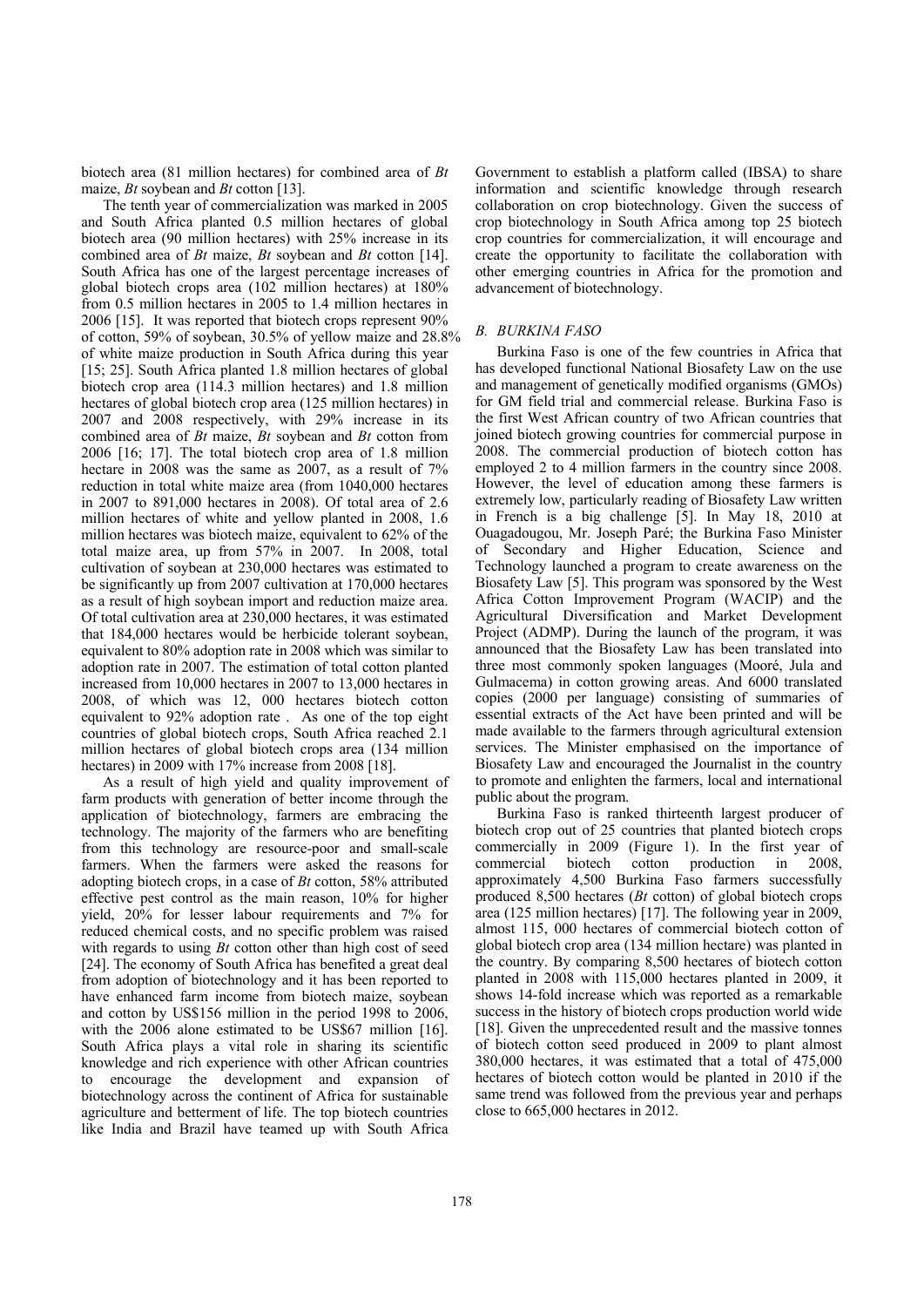In terms of contribution to the economy of Burkina Faso, it was estimated that benefit of over US\$100 million per year could be generated based on almost 30% increase in yield [26]. About close to 50% reduction in insecticides sprays may be realised, thereby saving fossil fuels and lowering greenhouse gases emission. The remarkable achievement in terms of fastest percent increase in hectarage (1253%) ever experienced in any biotech crop country in 2009 during two years of commercial biotech cotton production in Burkina Faso will be worth following by other African countries that are yet to join the club. Therefore, this outstanding result will set a good example for growing biotech crops commercially in West African region which is already making impact. For example, it was reported recently that the neighbouring West African country Nigeria (the most populous Africa country), as led by National Biotechnology Development Agency (NABDA) have indicated interest in growing biotech insectresistant cotton that is in commercial production in Burkina Faso, and that the nation will kick start the production of biotech crops as soon as their pending Biosafety Law receives signature from the Nigerian Government [4].

## *C. EGYPT*

Egypt has one of most equipped biotechnology programmes in Africa. The Egyptian Government issued their biosafety guidelines in 1994 and the procedures were completed for commercializing biotech crops in 1998. The Academy of Scientific Research and Technology (ASRT) is the principal department responsible for biotechnology program development across different sectors in Egypt. Egypt has different technical divisions with research capacities to develop and expand agricultural productivities under the Ministry of Agriculture. The Agricultural Research Center (ARC) was established in the early 1970s for the development of new varieties and improved agronomic practices. The Agricultural Genetic Engineering Research Institute (AGERI) was set up in 1990 and specialized in developing pest-resistance and stress-tolerant varieties of crops. Under five year plan that was initiated by Egyptian Government in 2002, 14 research programs were established by 16 institutes including 13 central labs, 10 regional stations, 36 specific research stations, 21 research administrations and training centers of excellence [20].

Egypt is the first North African and at the same times the first Arab country to grow biotech crops commercially in 2008. In year 2008, Egypt first ever grew commercial biotech crops (Ajeeb YG) of 700 hectares of global biotech crops (125 million hectares) [17]. Almost 1000 hectares of biotech maize of global biotech crop area (134 million hectares) were planted in 2009 [18]. A small increase of about 15% was achieved when compared with 2008. The Egypt's plan to increase the hectarage of biotech maize more than those realized in 2009 was not successful due to the inability to secure the license for the enough tonnes of seeds needed for planting in 2009. Despite the inability to achieve more than 1000 hectarage of biotech maize, the Egyptian Government have intensified their efforts in terms of advancing and developing their biotechnology program towards growing more biotech crops for commercialization

in few years to come. This effort is reflected in ongoing research and trials being conducted on crops such as cotton, wheat, maize, potato, melon, banana, tomato and sugar cane. The interest shown by the Egyptian Government as the first Arab country to recognize the importance of biotechnology as a tool for national and global development, and their initial efforts to commercialize the first biotech crops in Arab world will go a long way in convincing other countries in that region to seriously embrace biotechnology.

### IV CONCLUSION

The commercial productions of biotech crops have demonstrated that biotechnology is a useful tool for agriculture practices. This paper has shown examples of initial successes in those three countries that have adopted biotech crops in Africa. Therefore, Africa continent should seize the opportunity to embrace crop biotechnology as one of potential tools to fight poverty, hunger and food security problems. Before this can be successful, government must encourage good leadership and provide all the necessary facilities in terms of capacity building, enabling policy, efficient biotechnology research and development. A concerted effort should be made for the provision of biotechnology tools for the resource-poor farmers through participatory extension approach programs. In summary, when the right steps are taken coupled with harmonized and appropriate policy, the development of crop biotechnology will take place in Africa.

#### ACKNOWLEDGMENT

Ademola A. Adenle would like to acknowledge the support of the Japan Society for the Promotion of Sciences (JSPS).

#### REFRENCES

- [1] G. Brookes, and P. Barfoot, GM crops: global socio-economic and environmental impacts 1996-2008, PG Economics Ltd, UK. (2010).
- [2] CBDSecretariat, Cartagena Protocol on Biosafety to the Convention on Biological Diversity: text and annexes. Montreal: Secretariat of the Convention on Biological Diversity. www.biodiv.org/doc/legal/cartagena-protocol-en.pdf. (2000).
- [3] T.E. Cloete, L.H. Nel, and J. Theron, Biotechnology in South Africa. Trends Biotechnol 24 (2006) 557-62.
- [4] M.A. David, Agricultural biotechnology report: Nigeria. USAID Foreign Agricultural Service. (2010).
- [5] ISAAA, International Service for the Aquisition of Agri-Biotech Applications: Crop biotech update, Newsletter. (2010).
- [6] Y. Ismael, R. Bennett, and S. Morse, Farm level impact of Bt cotton in South Africa. Biotechnology and Development Monitor (2001) 15- 19.
- [7] C. James, Global Status of Commercialized Biotech/GM Crops: 1998 (ISAAA Brief No. 8), International Service for the Acquisition of Agri-biotech Applications, Ithaca, NY. (1998)
- [8] C. James, Global Status of Commercialized Biotech/GM Crops: 1999 (ISAAA Brief No.12), International Service for the Acquisition of Agri-biotech Applications, Ithaca, NY. (1999).
- [9] C. James, Global Status of Commercialized Biotech/GM Crops: 2000 (ISAAA Brief No. 21), International Service for the Acquisition of Agri-biotech Applications, Ithaca, NY. (2000).